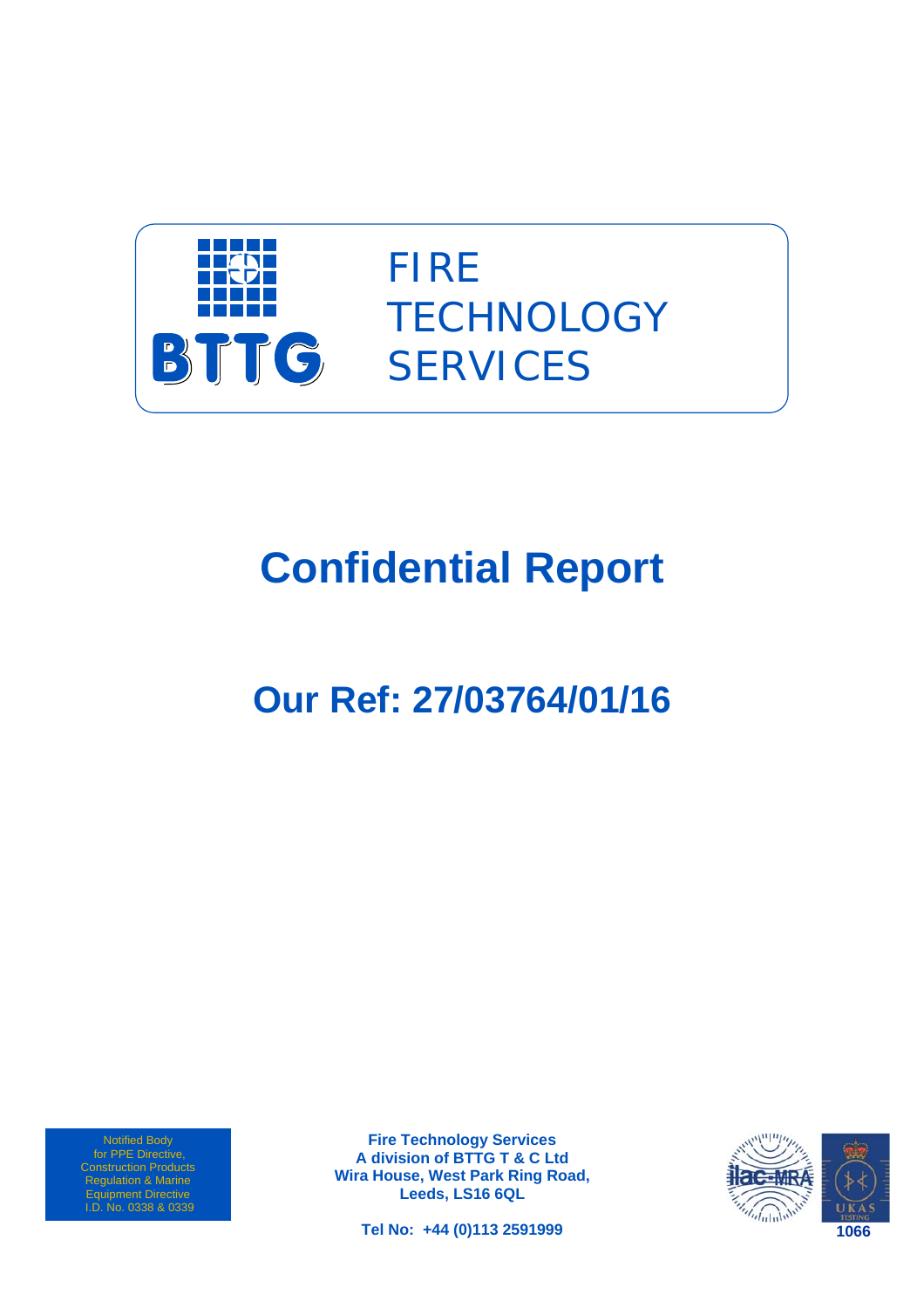

25 January 2016

BTTG Testing & Certification Ltd. Wira House West Park Ring Road Leeds, LS16 6QL England

> Tel: +44 (0)113 259 1999 Web:http://www.bttg.co.uk Email:CSLeeds@bttg.co.uk

| Our Ref: 27/03764/01/15<br>Your Ref: |                                                                                                                               | Page 1 of 6 |
|--------------------------------------|-------------------------------------------------------------------------------------------------------------------------------|-------------|
| Client:                              | Mermet S.A.S.<br>58 Chemin du Mont Maurin<br>38630 Veyrins - Thuelin<br>France                                                |             |
| Job Title:                           | Fire Test on One Sample of Material                                                                                           |             |
| <b>Clients Order Ref:</b>            | --                                                                                                                            |             |
| Date of Receipt:                     | 7 January 2016                                                                                                                |             |
| Description of Sample:               | One sample of material, referenced: Satiné 21154.                                                                             |             |
| Work Requested:                      | Fire Technology Services were requested to carry out a fire test on<br>the sample supplied to BS 476 Part 6 & 7 (loose laid). |             |

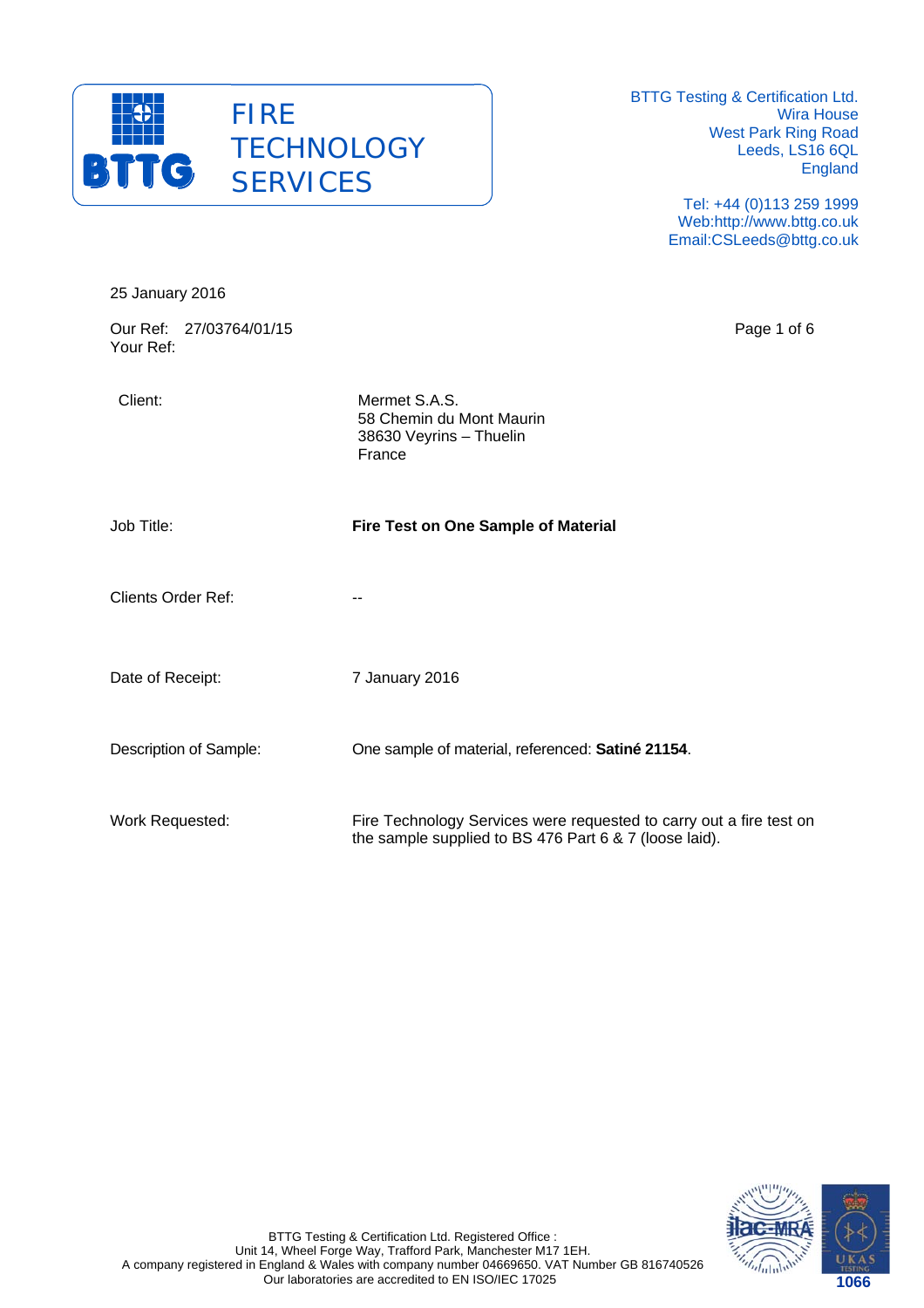

> Tel: +44 (0)113 259 1999 Web:http://www.bttg.co.uk Email:CSLeeds@bttg.co.uk

25 January 2016 Page 2 of 6

Our Ref: 27/03764/901/16 Your Ref:

#### **Mermet S.A.S.**

#### **FIRE TESTS ACCORDING TO BS 476:PART 7:1987 (AS AMENDED) (Method for classification of the surface spread of flame of products)**

#### **Date of Test: 21/01/16**

#### **Conditioning**

The sample was conditioned to constant mass at a temperature of 23±2°C and a relative humidity of 50±10% and maintained in this condition until required for testing

#### **Procedure**

The test was carried out in accordance with BS 476:Part 7: 1987(1993). The sponsor sampled the material and the specimens were cut from the sample to the dimensions set out in the standard by the sponsor. The specimens were tested stapled onto 12mm calcium silicate board

The following were recorded:-

- a) the time at which the flame front crosses each vertical reference line;
- b) the maximum extent of flame spread during the first 1.5 min from the start of the test;
- c) the maximum extent of flame spread during the whole test i.e. 10 min or less (if applicable)
- d) the time (and distance) at which maximum flame spread is reached.

The flame spread at 1.5min and the final flame spread results were compared with the standard class limits and a classification was assigned.

#### **Requirements**

The class limits for flamespread, detailed in BS 476:Part 7: are set out below.

|         | Flame spread at 1.5 min (mm) | Final flame spread (mm) |  |  |  |
|---------|------------------------------|-------------------------|--|--|--|
| Class 1 | $165 (+25)$                  | $165 (+25)$             |  |  |  |
| Class 2 | $215 (+25)$                  | 455 (+45)               |  |  |  |
| Class 3 | $265 (+25)$                  | $710 (+75)$             |  |  |  |
| Class 4 | Exceeding Class 3 limits.    |                         |  |  |  |

A definitive classification is based on a sample of six specimens and the figure in brackets gives the tolerance by which only one specimen in six may exceed the class limit assigned.

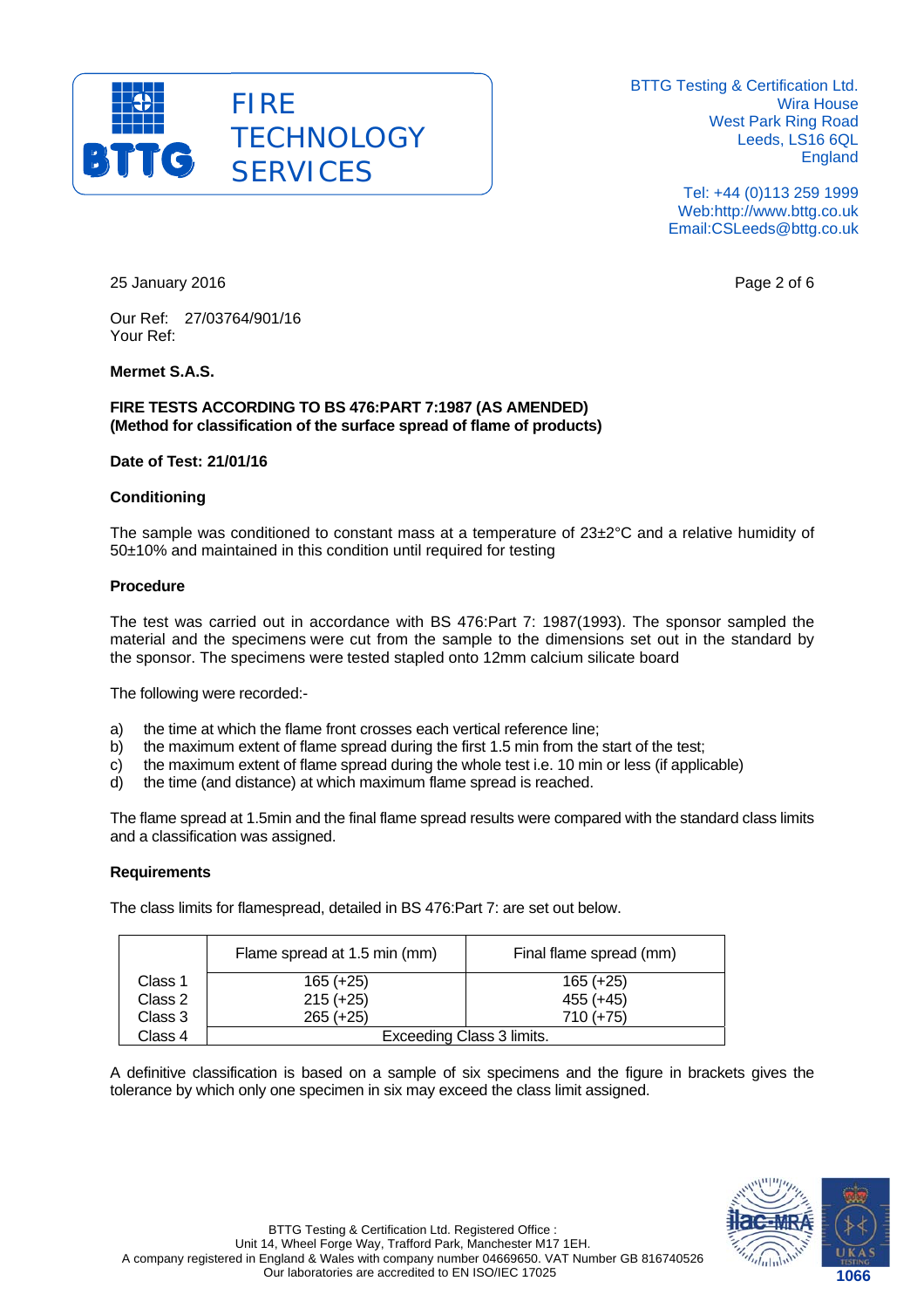

> Tel: +44 (0)113 259 1999 Web:http://www.bttg.co.uk Email:CSLeeds@bttg.co.uk

25 January 2016 Page 3 of 6

Our Ref: 27/03764/901/16 Your Ref:

#### **Mermet S.A.S.**

#### **Results**

The test results relate only to the behaviour of the test specimens of the product under the particular conditions of test; they are not intended to be the sole criterion for assessing the potential fire hazard of the product in use.

| Time for flame<br>spread to reach (s)<br>(mm) |     | Flame spread<br>at 1.5 min<br>(mm) | <b>Maximum</b><br>flame spread<br>(mm) | Time to reach<br>maximum flame<br>spread (s) |    |    |    |
|-----------------------------------------------|-----|------------------------------------|----------------------------------------|----------------------------------------------|----|----|----|
| 165                                           | 215 | 265                                | 455                                    | 710                                          |    |    |    |
|                                               |     |                                    |                                        |                                              | 70 | 70 | 60 |
|                                               |     |                                    |                                        |                                              | 70 | 70 | 60 |
|                                               |     |                                    |                                        |                                              | 70 | 70 | 60 |
|                                               |     |                                    |                                        |                                              | 65 | 65 | 60 |
|                                               |     |                                    |                                        |                                              | 70 | 70 | 60 |
|                                               |     |                                    |                                        |                                              | 70 |    | 60 |

The results indicate that the sample met the performance requirements of Class 1.

#### **Observations**

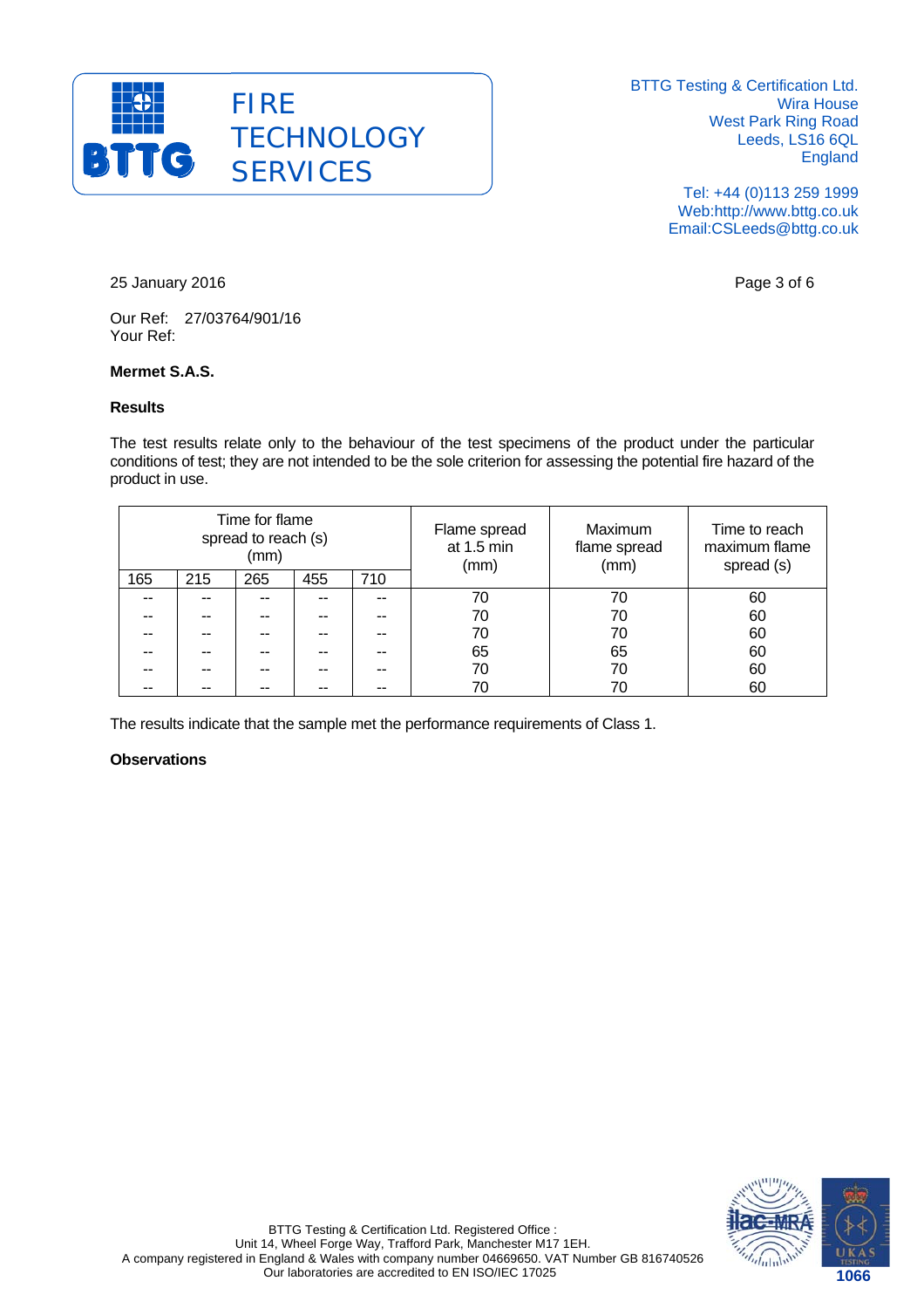

> Tel: +44 (0)113 259 1999 Web:http://www.bttg.co.uk Email:CSLeeds@bttg.co.uk

25 January 2016 Page 4 of 6

Our Ref: 27/03764/901/16 Your Ref:

#### **Mermet S.A.S.**

#### **FIRE TESTS ACCORDING TO BS 476-6:1989+A1:2009 (2015) Fire tests on building materials and structures. Method of test for fire propagation for products**

#### **Date of Test: 22/01/16**

#### **Test Method**

The test was carried out in accordance with BS 476-6:1989+A1:2009 (2015).

Prior to testing the sample the calibration of the equipment was determined to ensure compliance with the test limits set out in the standard.

The sponsor sampled the material and the specimens were cut from the sample received to the dimensions set out in the standard by the sponsor. The specimens were tested stapled onto 12mm calcium silicate board.

Temperatures of the flue gases were measured to the nearest degree centigrade at the time intervals and periods set out below, taking zero time as the moment of ignition of the gas supply. The temperature was measured by means of two thermocouples with their measuring junctions located in the cowl of the apparatus as required by the standard.

The relevant temperature-time intervals were observed for each individual specimen and the calibration board according to the ranges 0 to 3 minutes every 30 seconds, 4 to 10 minutes every 1 minute and 12 to 20 minutes every 2 minutes to give 3 time periods.

N.B: The shrinkage in the plane of the calibration board was not determined after heat soaking at 1000°C.

#### **Calculation of Results**

At each time interval the temperature of the calibration board was subtracted from that of the individual specimen temperature, this was then divided by ten multiplied by the time interval.

The sum of each individual value in each time period was then calculated to give an index of performance, s, for each specimen.

The fire propagation index of the product is calculated from the average of the individual s values for the total number of specimens in each time period.

Total  $I = i_1 + i_2 + i_3$ 

A definitive classification is based on a sample of at least three specimens.

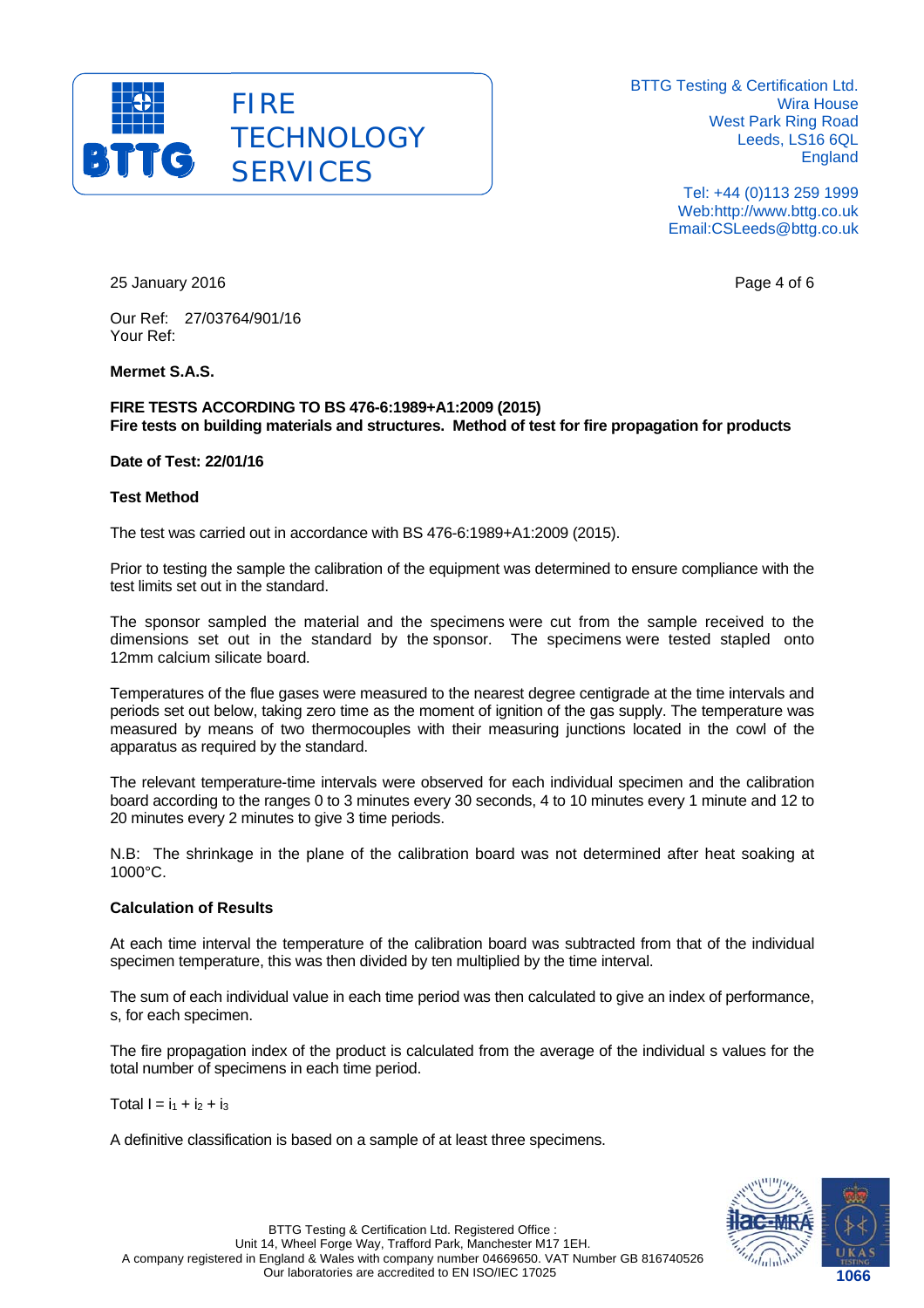

> Tel: +44 (0)113 259 1999 Web:http://www.bttg.co.uk Email:CSLeeds@bttg.co.uk

25 January 2016 Page 5 of 6

Our Ref: 27/03764/901/16 Your Ref:

#### **Mermet S.A.S.**

#### **Requirements**

A Class 0 is the highest National product performance classification for lining materials. To meet Class 0 a material has to meet the requirements laid down in the UK Building Regulations 2000, Approved Document B, Appendix A that states that a composite material is either:

- a) composed throughout of materials of limited combustibility; or
- b) a class 1 material which has a propagation index (I) of not more than 12 and a sub index  $(i_1)$  of not more than 6 when tested to BS 476 Part 6.

#### **Results**

| Number of<br>specimens tested | Sub-index | Sub-index | Sub-index | <b>Total Fire</b><br>propagation index |
|-------------------------------|-----------|-----------|-----------|----------------------------------------|
|                               | 4.1       |           | 1.0       |                                        |

#### **Comments**

In our opinion:-

- 1) The test results relate only to the behaviour of the test specimens of the product under the particular conditions of test; they are not intended to be the sole criterion for assessing the potential fire hazard of the product in use.
- 2) The results indicate the sample meets the requirements of Class 0 of the UK Building Regulations 2000, Approved Document B, Appendix A.

Uncertainty of measurement has not been taken into account when presenting the test result. The relevant uncertainty value is included as an annex which forms an integral part of the report.

Reported by:……………………………………………………………… R Ryan, Fire Technician Countersigned by:……………………………………………………….. P Doherty, Operational Head

Enquiries concerning this report should be addressed to Customer Services.